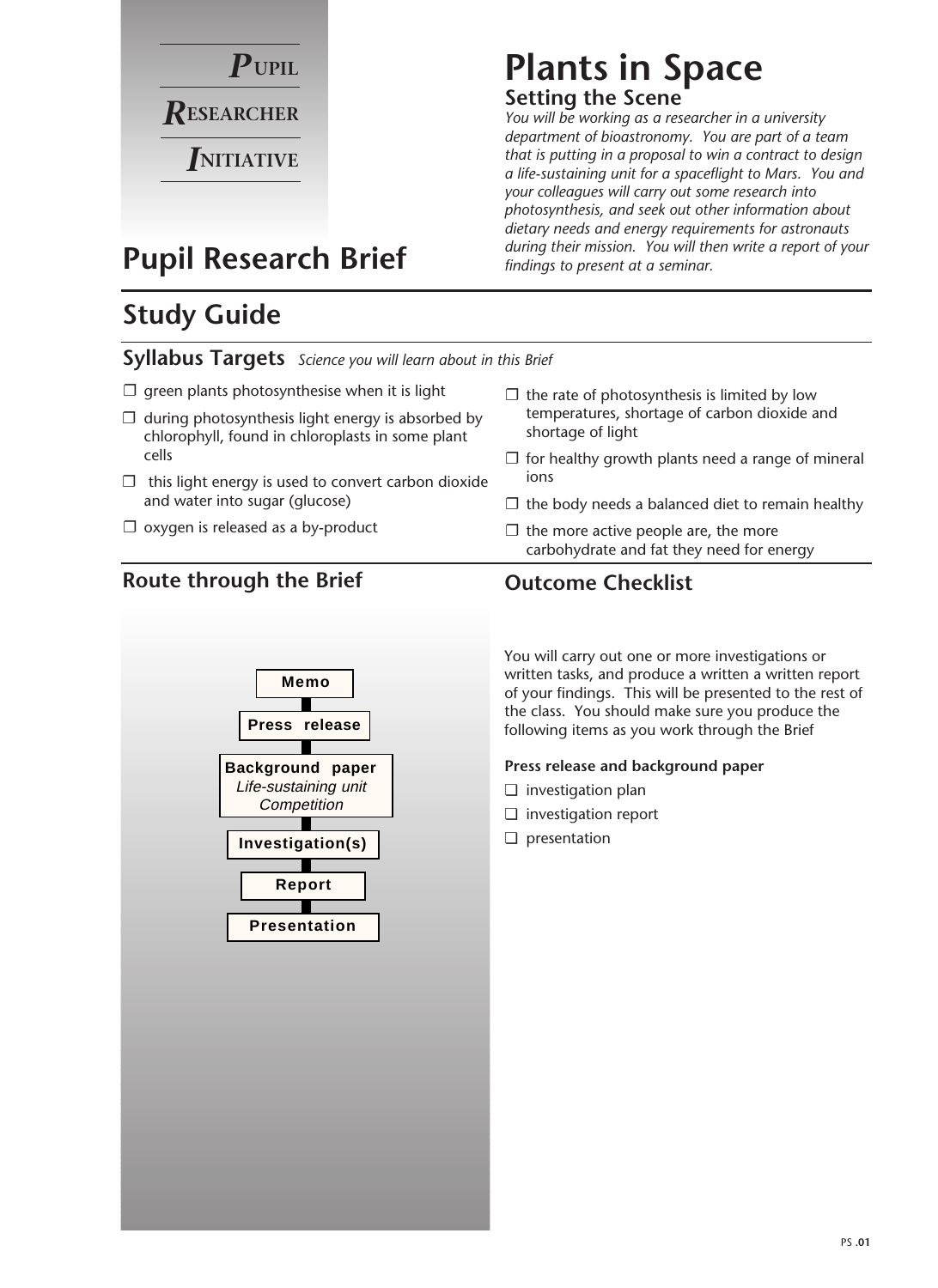# Department of Bioastronomy

**From:** Jan Sorensen **To:** Research teams **Subject:** Space Agency 'Life-sustaining Unit' competition **Date:**

I have just got the details of a new Space Agency project to develop plans for a Life-sustaining Unit for use on possible future space flights. It seems that the Agency has decided to hold a world-wide competition to produce the best design for a life support system for use on long space flights. Astronauts on such flights will need food, water and oxygen supplies for journeys of 2 years or more. The winning team would get the job of designing the system, and developing the technology to go with it. I think that we should have a go - we have some good staff who are imaginative and hard working. I am sure we would have a good chance of getting the final contract. Your job will be to provide advice and ideas about some of the biological issues, e.g. getting maximum oxygen and food production from the plants taken on the spacecraft, and relating this to the needs of the crew. The Space Agency project was announced by a press release, which I obtained from their WWW site, along with further details of the competition. The main item I downloaded was a background paper which I have printed off for circulation in the department (copy attached).

I have looked through the paper and made some notes in the margins about possible investigations and background research we could carry out. Doing this work will help us get to grips with some of the problems we will need to consider when we begin drawing up the design proposal. Perhaps these could be shared out amongst the team. You will need to:

- read through the press release and background paper
- select one or more of the issues I have highlighted and carry out any necessary background research or investigations
- produce a report of your findings
- attend a meeting where the results of the various investigations can be discussed.

At this meeting we will start thinking about putting our ideas together to design the Life-sustaining Unit.

**Memo**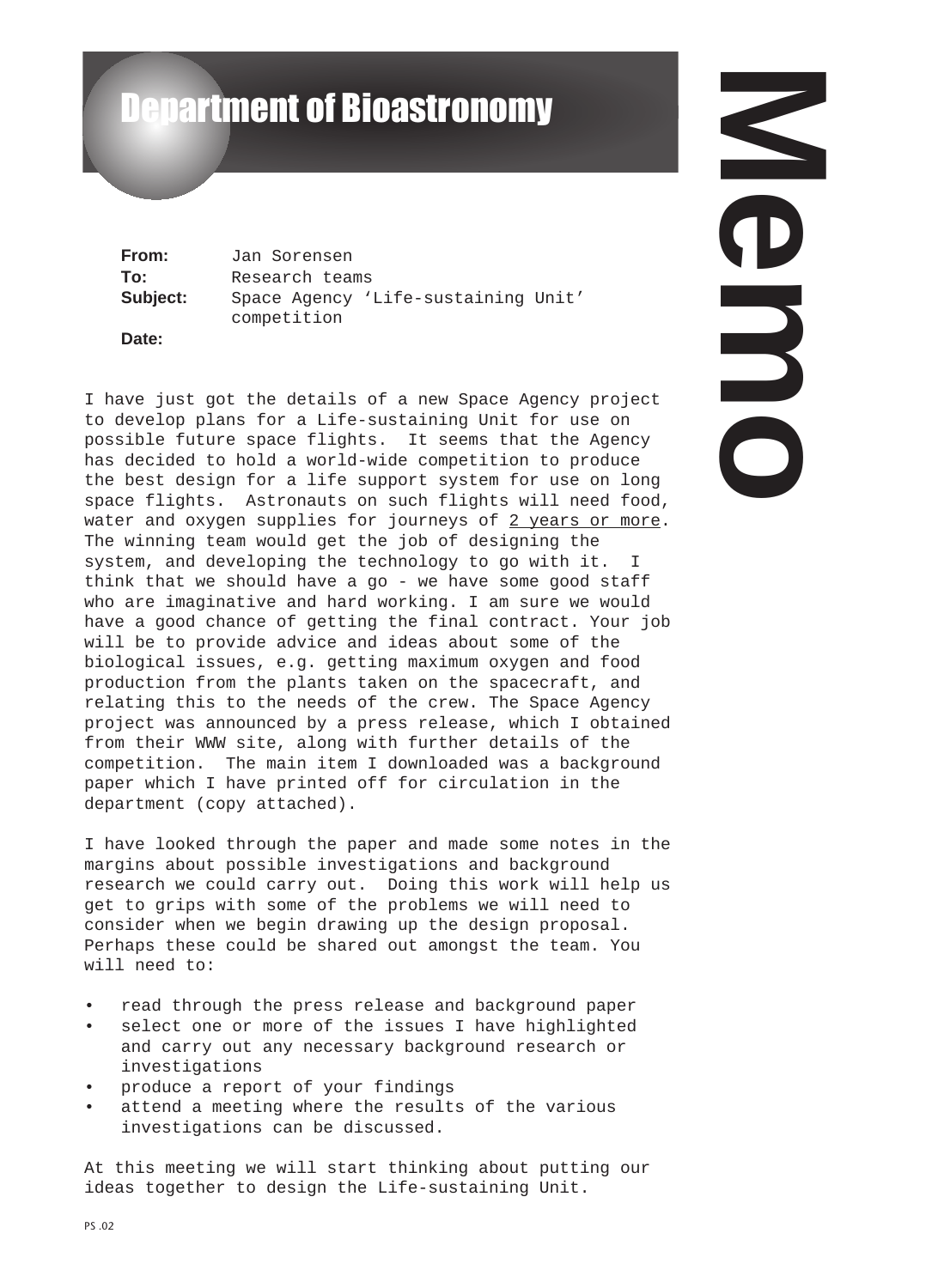# Press Release from the Space Agency

## **Space Agency calls for design proposals to develop a Life-sustaining Unit for use on crewed space flights to Mars and beyond.**

The Space Agency is pleased to announce a competition, open to all institutions eligible for Research Council and Agency funding, or their overseas equivalents, to design a Lifesustaining Unit for use on crewed space flights of over two years duration. The competition will result in a short-list of 10 designs, which will form the main feature of a major public exhibition to be held in one year's time to celebrate the imagination, creativity and capability of the world's scientists and engineers. The winning design will be chosen by a team of international scientists and engineers, and announced at a press conference during the final day of the exhibition. The winning team will be awarded a contract to carry out further research, and to produce a working prototype of the Life-sustaining Unit.

The design of a Life-sustaining Unit will be the first step on the road to the achievement of a space flight to Mars carrying astronauts. Following the first crewed space flight in 1958, and then the first crewed Moon landing in 1969, going to Mars represents the next major milestone in the history of human exploration of space.

Further details can be obtained from the Space Agency Home Page.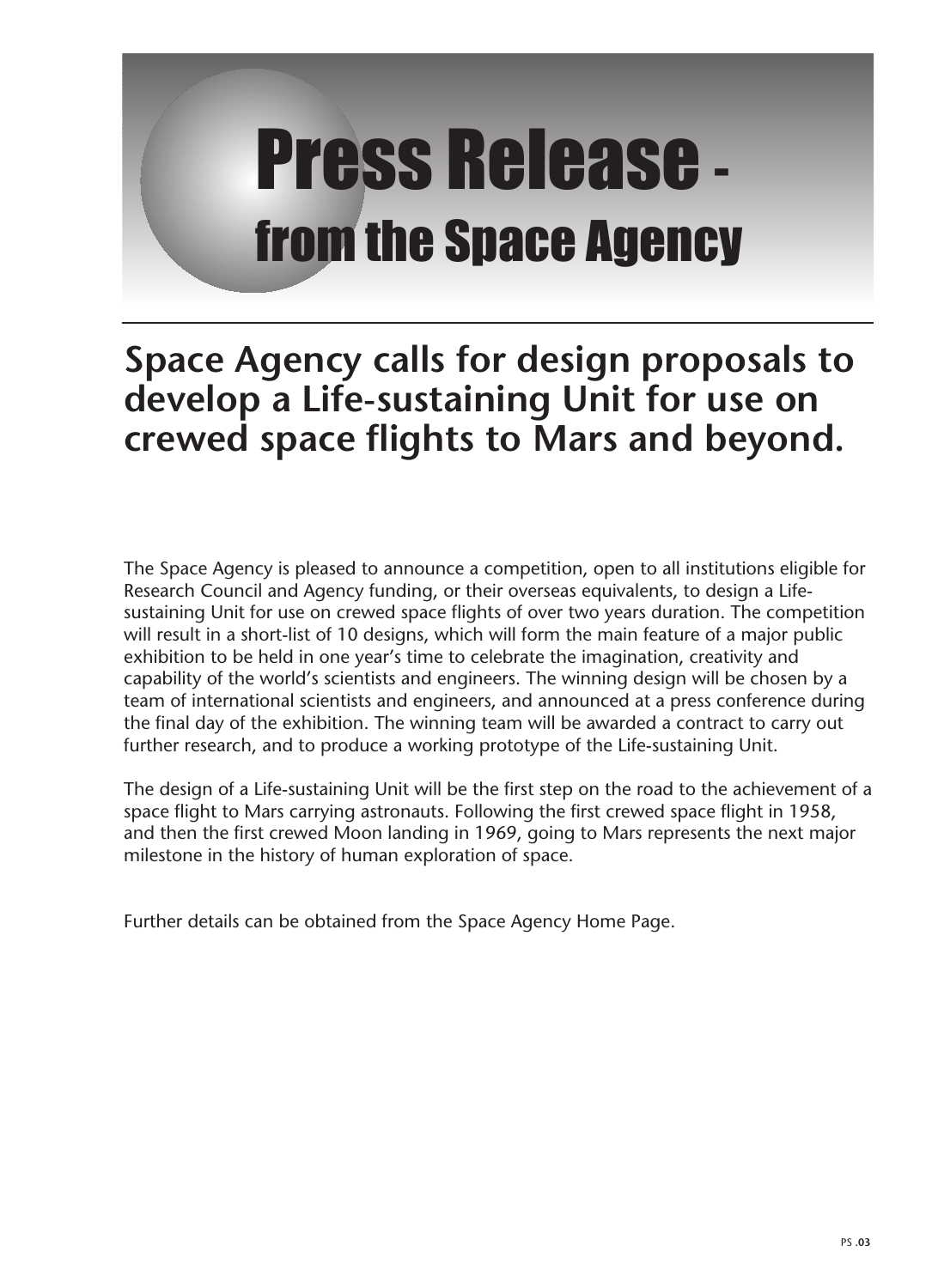# Space Agency

# **Life-sustaining Unit Competition**

I have written some ideas on this paper which you might like to follow up

### **Producing the most effective design for a Life-sustaining Unit for use on crewed space flights to Mars and beyond.**

At the moment no such mission is planned, but it is inevitable that it will happen during the next century. The recent discovery of structures with a possible biological origin on a meteorite which came from Mars has increased this possibility.

To provide visitors to our Web site with some background, we have produced the following information which sets out some of the key issues in the design of a Life-sustaining Unit.

### **Creating a Life-sustaining Unit for astronauts on a mission to Mars.**

### **1 Introduction**

In every space mission so far-carried out all materials needed to sustain the astronauts (food, water, oxygen) have been sent up with the crew. Getting large masses out of the Earth's gravity is very expensive. The longer the mission, the bulkier the payload. There comes a point when the cost of sending up all the food and oxygen needed (water is recycled) is greater than the cost of installing a self-sustaining biological supply system on board the spacecraft. It is calculated that the breakeven point is two years. For flights of less than this time, it is cheaper to send the food and oxygen up with the astronauts.

For flights longer than this it is cheaper to build a supply system on the space craft. Space missions to Mars will take over two years to complete, and so the Space Agency is seriously considering the possibility of putting a balanced ecosystem, or Life-sustaining Unit, into a Mars-bound space craft, to provide the crew with all the food and oxygen they will need for the flight. It is vitally important to control such an ecosystem precisely, supplying energy in finely judged amounts so that as little as possible is wasted, and using plants that will provide the highest possible yield of food and oxygen from the minimum amount of light and nutrients.

We need a full dietaryneeds analysis for 8 individuals on an 800 day journey in space total the amounts of nutrients, energy needed etc - list the factors which could affect the totals, and how they would affect them.

You could come up with and try out various methods for recycling water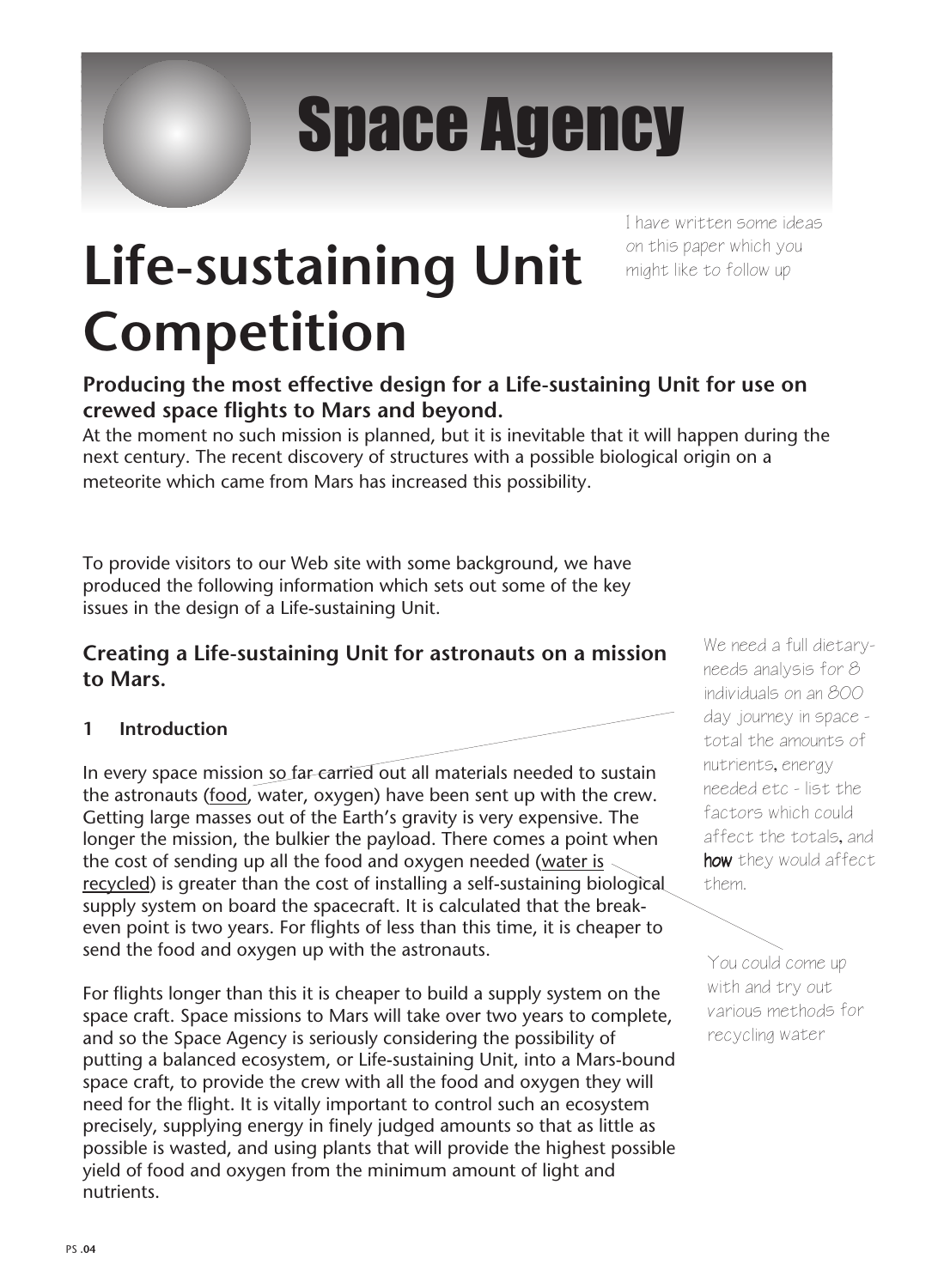### **2 Growing Plants in Space.**

### **a Growing medium**

An adult human requires, on average, 602 litres of oxygen a day. So, plants used on the space craft must be as efficient as possible at photosynthesis in order to supply the oxygen needed by the crew of the space craft. The plants will not be grown in soil, but instead, a newly developed soil substitute will be used. The material contains all the nutrients plants require and it releases them in controlled amounts, thus making it much more efficient at supplying minerals than ordinary soil.

### **b Light**

The greatest technical problem is supplying plants with enough light. The Life-sustaining Unit will be powered by panels of photovoltaic cells (solar cells) which will produce electricity. Some of this electricity will power banks of electric lights which illuminate the plants. Plants will use the light energy to photosynthesise, making both food and oxygen for the astronauts.

Each stage in this chain of energy transfers is inefficient. Light is first converted to electricity by the solar cell. This is then converted back into light by the electric lights. Finally, light is converted into chemical energy in plants during photosynthesis. Even under greenhouse conditions, only about 7% of the light arriving at a plant leaf will be used in photosynthesis. This is partly because chlorophyll molecules in the leaf's cells can only process one photon of light at a time. Any other photons arriving at a chlorophyll molecule when it is busy dealing with the last one will be wasted.

Scientists at the European Space Agency in Belgium have suggested using lights that flash on and off very quickly, between 2000 and 12000 times a second. This leaves a gap between the photons arriving at a chlorophyll molecule, allowing enough time for the molecule to be ready to receive its next packet of energy. The only light source which can switch on and off as rapidly as this are LEDs (light emitting diodes). These have the advantage of being very long lasting and using very small amounts of electrical energy. LEDs emit red, blue, green or yellow light, depending on the material used when they are made.

### **c Type of plant**

The plants in the Life-sustaining Unit need to be both nutritious, providing the right nutrients to keep the crew healthy, and efficient at photosynthesis so that the maximum food production occurs. One square metre of vegetation supplies between 30 - 31 litres of oxygen per day. Scientists need to know the best growing conditions in which plants can thrive on the long journey to Mars, to ensure that this rate of oxygen production is maintained or improved.

Can we produce data on how physical activity affects oxygen consumption and CO2 production what, apart from physical activity, will affect these levels?

What combination of nutrients needs to be supplied to plants for healthy growth? You could also look at the types of growth mediums which could be used,

How does light intensity affect the rate of photosynthesis?

Do plants need a period of dark during each 24 hour period in order to develop? If they do, what are the implications for oxygen supply to the crew?

What colour of the spectrum will produce most photosynthesis? and could plants survive on Mars where the light was mainly at the red end of the spectrum?

Which plants will produce most food and oxygen given the same amount of light and heat?